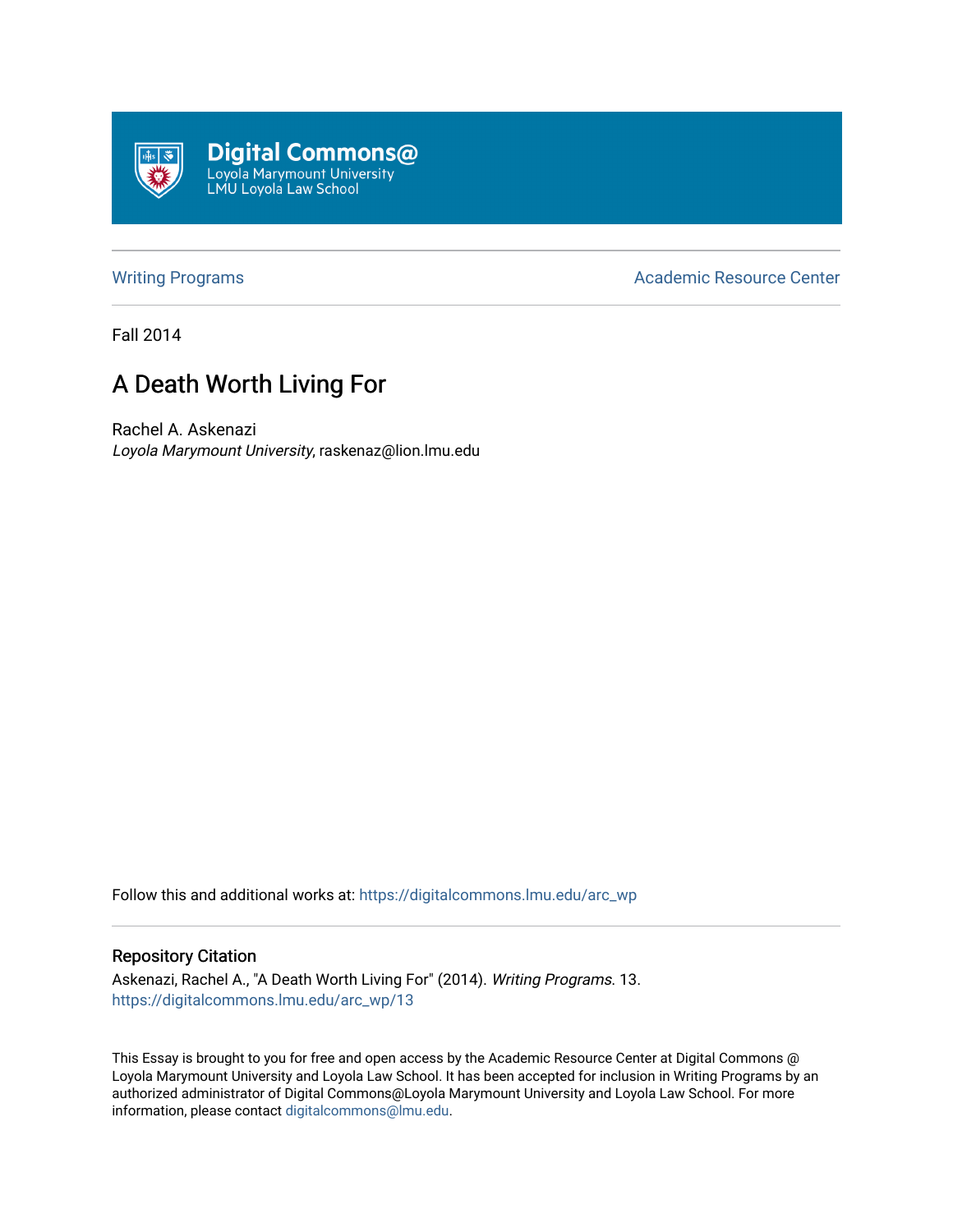A Death Worth Living For

by

Rachel Askenazi

An essay written as part of the Writing Programs

Academic Resource Center

Loyola Marymount University

Spring 2015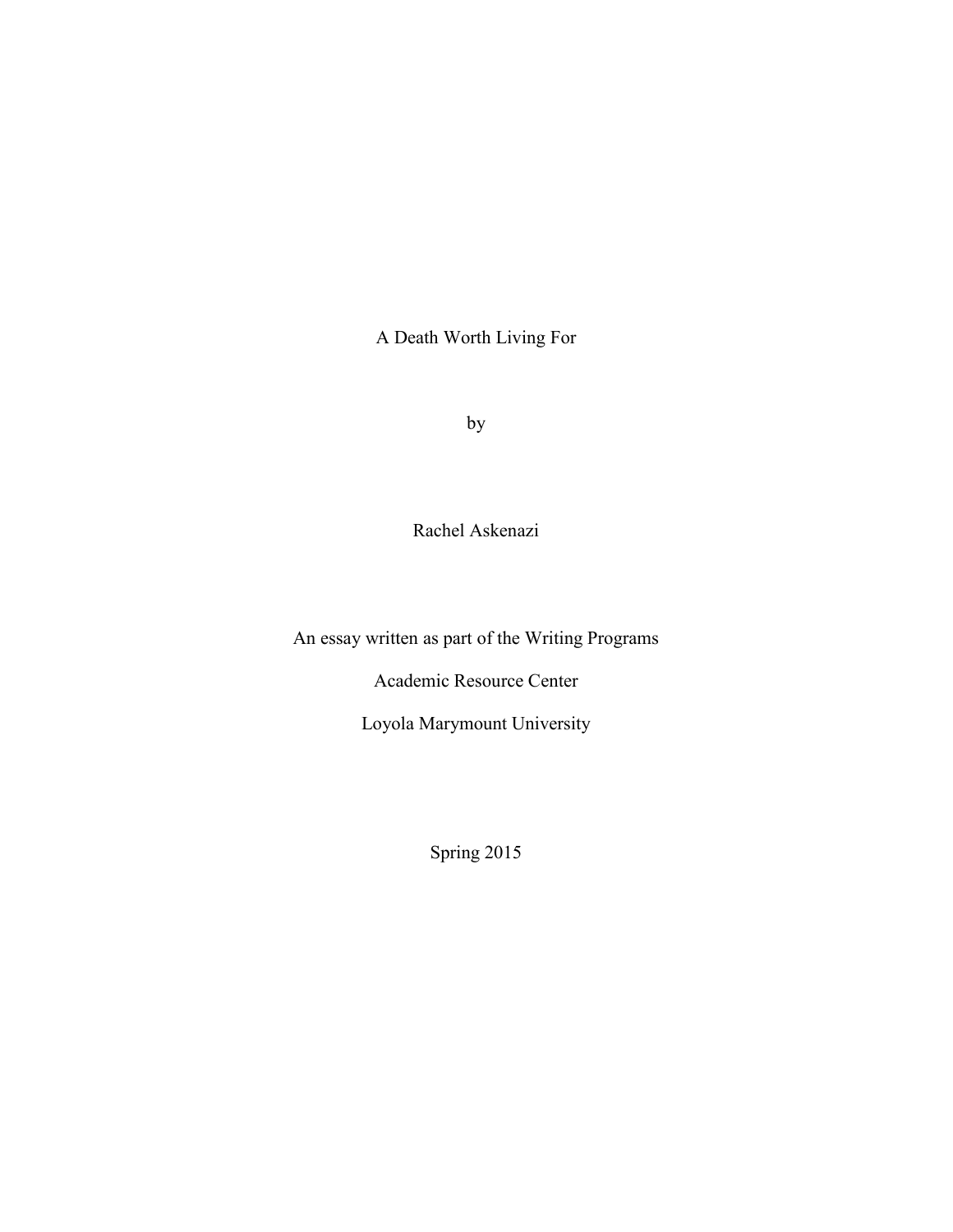### A Death Worth Living For

Existentialism is a movement that "focused on the uniqueness of each human individual as distinguished from abstract universal qualities" (Honderich 255). This concept became very common around the middle of the twentieth century. The economy was bustling and capitalism was seen in everyday life, pressuring onto the social classes of society, positioning the proletariat to loathe the bourgeoisie. Within this dimension of society, citizens focus solely on business and obtaining profits. This mindset pushes society to treat each worker as one part of the whole working class machine, forming each person into a commodity rather than a human being. With the people of society being turned into commodities, individuals deteriorate into isolation as love quickly falls out of sight. The focus of society narrows down to making money rather than building friendships and the meaning of one's life transitions from cultivating a community to harvesting a profit. Through their novels *The Metamorphosis* and *The Plague*, Franz Kafka and Albert Camus display the connection between capitalism, alienation, and love determining that only human connection ascribes wholesome meaning to one's life.

Capitalist societies cause an alienation of individuals who blend into the industrial system, becoming nothing but one small part of the world machine. In *The Metamorphosis*, Gregor Samsa is alienated through his obligation to provide for his family and work as a part of the capitalist system. Before Gregor's transformation into a dung beetle, his only purposes in life were to reduce the family debt and provide his family with financial support. He worked every day, hours on end, to make as much money as he could but was never thanked for his efforts. Gregor describes "the curse of travelling, worries about making train connections, bad and irregular food, contact with different people all the time so that you can never get to know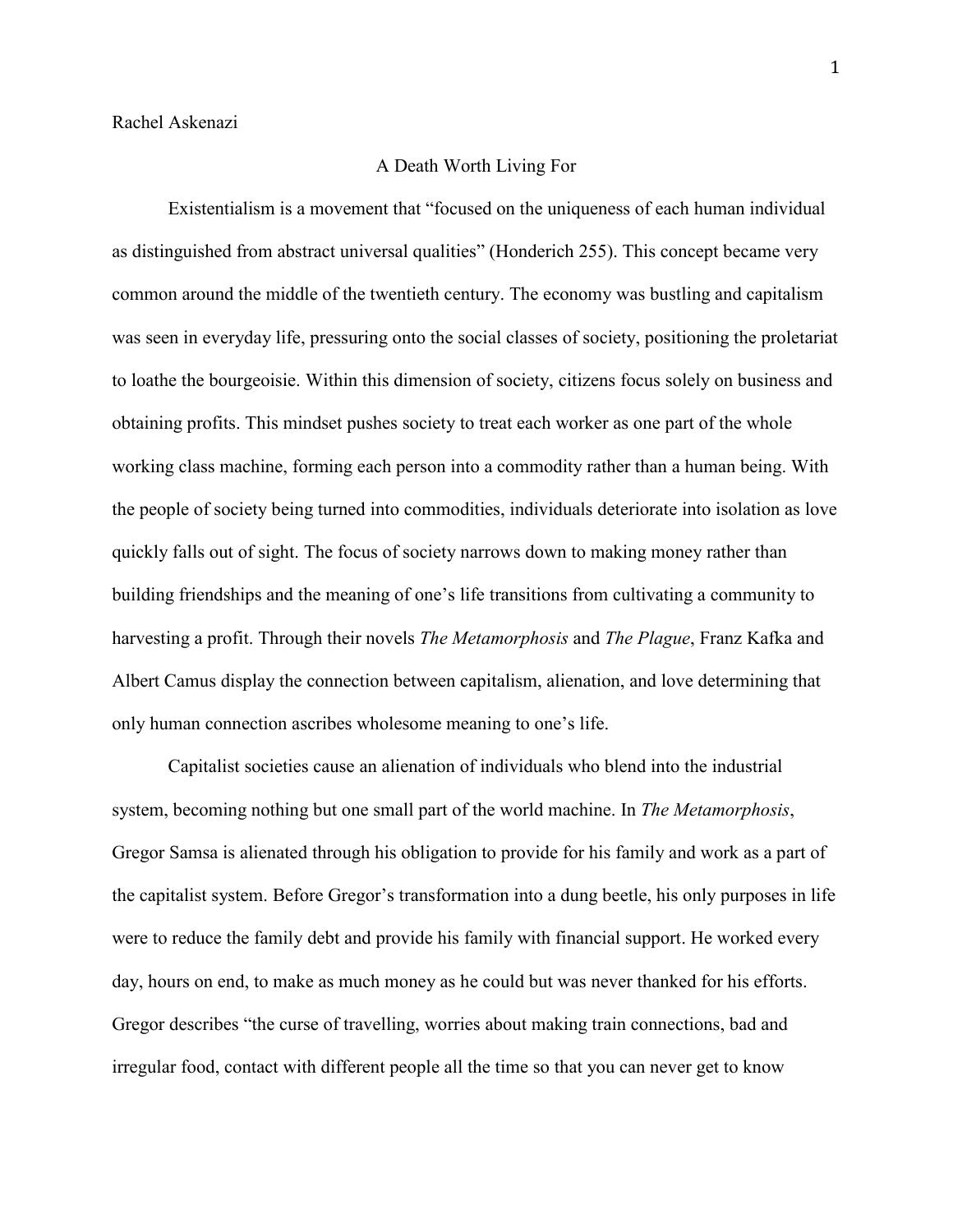anyone or become friendly with them" (Kafka 7). Gregor's job was very demanding. He was constantly worried and could not create a real connection with anyone due to the lack of time he could spend with someone. Due to his shortage of friendships, Gregor was alienated from society. He was also made into a commodity because he was only needed for the financial services that he was providing. He was then alienated further by being trapped in his room as a beetle. Afterward, although Gregor's door was opened, he still chose to remain "in the darkness of his room" so that his family could not see him. This act shows that he is alienating himself even though he is offered a chance to be less isolated with the opening of the door. Furthermore, before he was crippled, Gregor would listen to his family's conversations through the door without any physical permission from his family as they secluded him from their lives. After his attack, he was given direct physical permission that was "quite [different] from before" because the door was left open. However, since his family had alienated him before, he began to selfalienate as seen in this scene. Gregor encounters many more times of alienation, pushing him to alienate himself even more. Just as he was commodified at the beginning of the novel, he continues to be less important to the people around him creating even more alienation. Kafka "reveals this alienation in its essence as [the total dehumanization of man] in which Marx saw the ultimate fate of man under capitalism" (Sokel, "From Marx to Myth" 5). Walter Sokel exemplifies the idea of turning Gregor into a commodity. As a part of the Samsa family as well as the industrialized system, Gregor was turned into a working part rather than a human being. Symbolism for this is found through Gregor's physical transformation into a bug. Since Gregor was not treated as a human, but rather as a tool, he no longer lived as a human being.

In Albert Camus' novel, capitalism overtakes the whole town of Oran, causing alienation to spread throughout the community. *The Plague* starts off with an anonymous narrator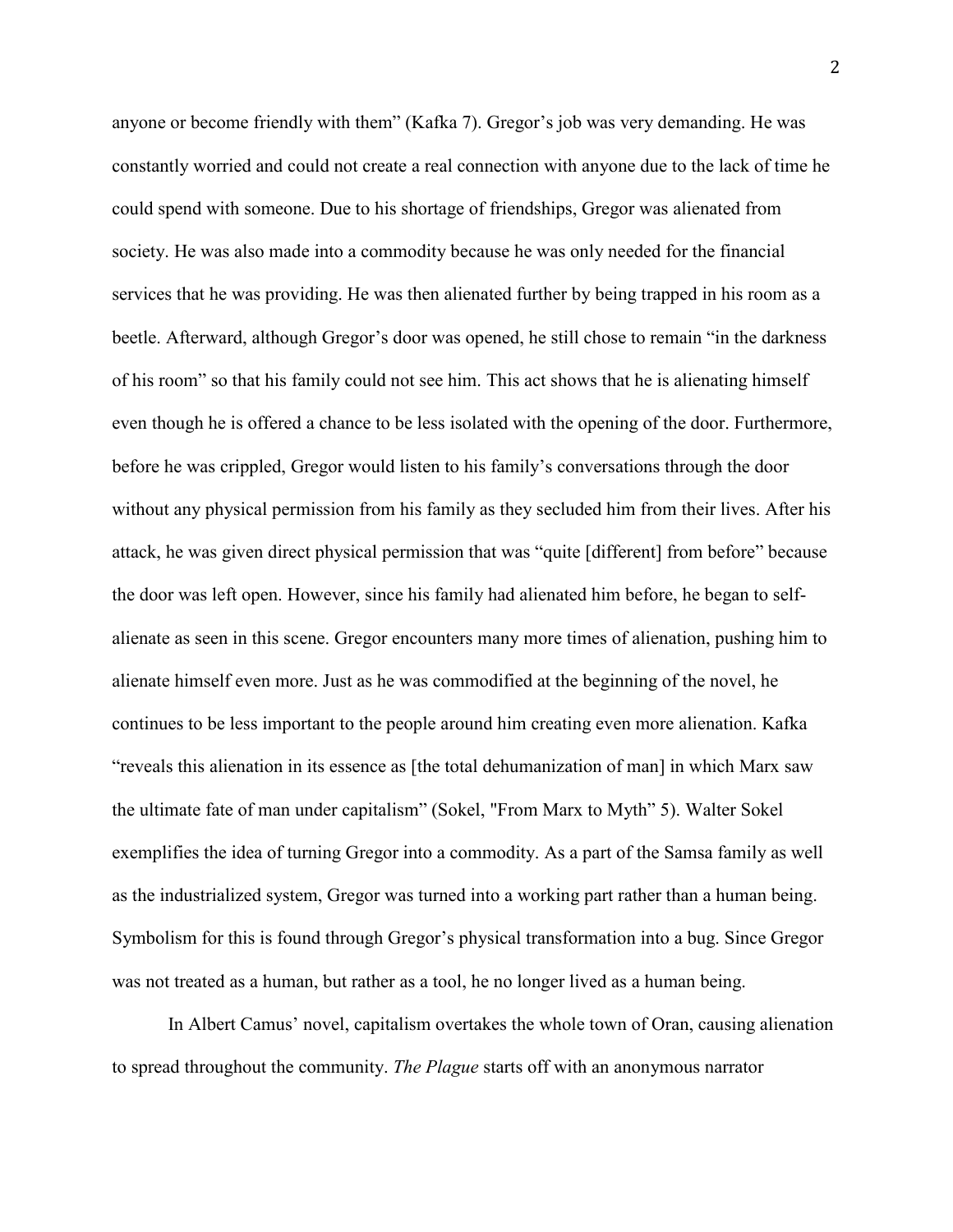illustrating the details of Oran, a French port on the Algerian coast, before the fatal plague hit them. The most important characteristic of this town is the way the people of the town function. The people of Oran exhibit every aspect of an industrial and capitalist society. They are constantly consumed with their business, and their number one priority is to make money. The people of Oran are "bored, and devoted [themselves] to cultivating habits. Our citizens work hard, but solely with the object of getting rich. Their chief interest is in commerce, and their chief aim in life is, as they call it, 'doing business'" (Camus 4). Everyone in Oran adopts the tendencies of industrialization and capitalism. Camus uses the term "cultivating habits" to describe the actions of the townspeople. When one calls something a habit, it is often to refer to something negative that is repeated over and over again. To call a habit, "cultivating" is to say that this repeated activity is performed to improve the growth of something. With reference to industrialization, the cultivation of a capitalist society is to improve the economy. Therefore the "cultivating habits" of the people of Oran is to improve the economy through repetitive work. The narrator of the story further describes that the citizens of Oran work to make profit. This parallels the main goal of a business, further illustrating the connection of the individual in Oran to a corporation.

As the people of Oran are completely consumed with working, they focus less on embracing the community, resulting in alienation throughout. Andrew Edgar explains that "the uncanny plays a central part in the modernist self-understanding of the contemporary human condition as one of alienation" (315). The "uncanny" is described as a window that modernity shows itself through. During the time that *The Plague* was written, most modern type of social structure was capitalism. The town of Oran, consumed by capitalism, is a "community of strangers that is thrown together by the accident of the plague, and thereby exemplifying the very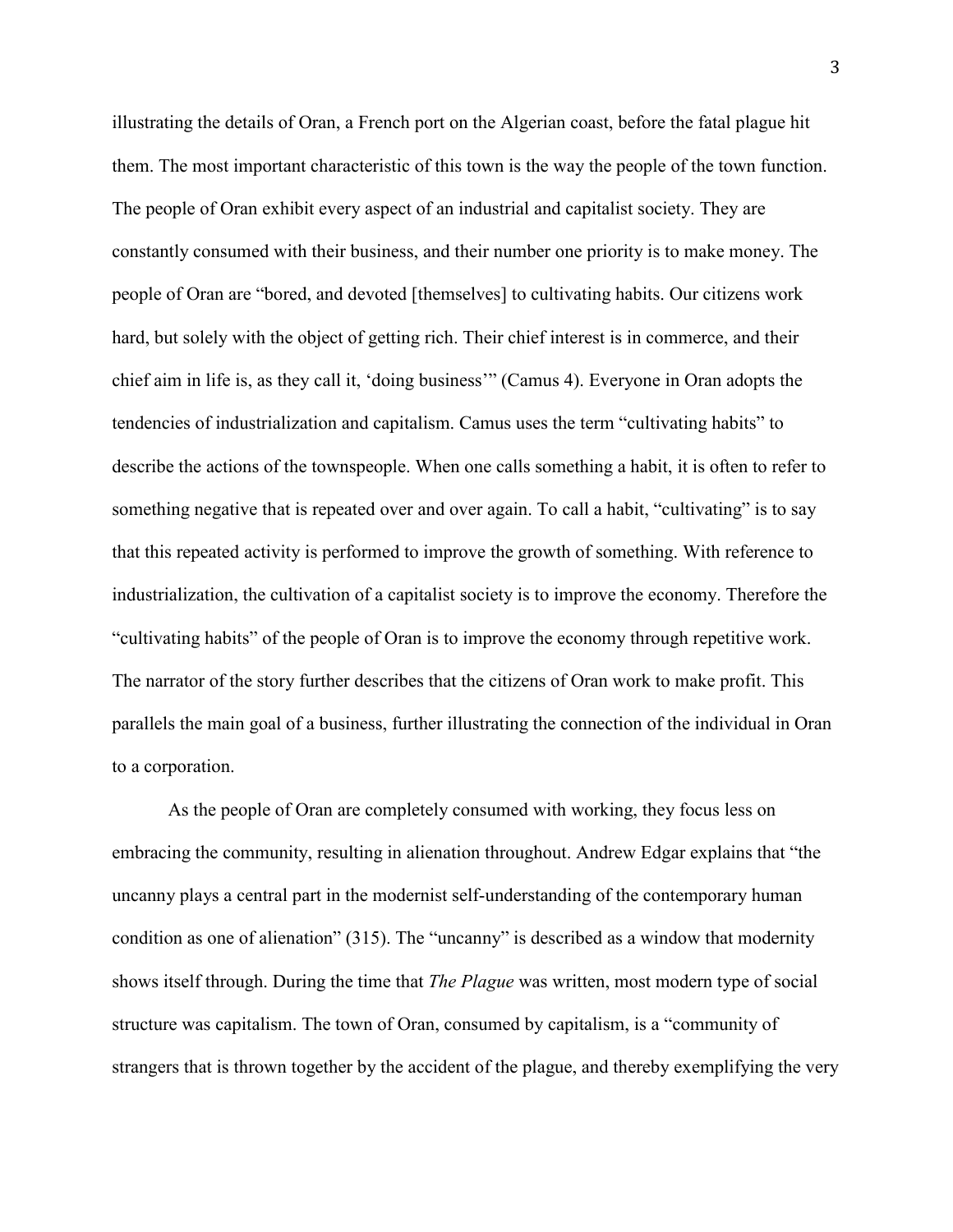uncanniness of human contact, is not to be read as an ontological or universal human condition, but rather as a particular social configuration" (Edgar 316). As modernity, or capitalism, is shown through the uncanny, Edgars is explaining that capitalism has a direct effect on "human contact." The social configuration that Edgars is referring to touches upon capitalism as well. Capitalism is seen in *The Plague* as a "social configuration" created through political and economic systems. This means that the town of Oran is engulfed by industrialism through the choices of the people of Oran as they further alienate themselves from each other.

The meaning in life that capitalism provides is not as sustainable as the meaning that love provides. Existentialism goes hand in hand with finding a meaning in life. Within a capitalist society, a worker's purpose is to create goods and services; however, their life has no deeper meaning. In *The Metamorphosis*, Gregor Samsa experiences the hardship of living within a capitalist society, but he never completely experiences true love, causing him to fall into a deep depression. Throughout the novel, Gregor's journey can be viewed as a call for love from his family. Gregor lives his whole life trying to help his family financially, yet he is never appreciated. As a human, his family seemed to care for him. However, once Gregor turned into a bug, this myth disappeared as Gregor soon realized that his family did not actually love him for who he was but rather for the financial support that he brought to them. Gregor "seems to test his family, especially his sister, and his tragedy lies in their inability to pass the test, i.e., to recognize and love the son and brother in the monster" (Sokel, "Kafka's 'Metamorphosis'" 204). As Sokel explains, Gregor is testing his family to see if they actually love him as their son rather than for the capital he brings them. Although Gregor is turned into a "monster" that can no longer provide financial aid, he expects his family to still love him; however, they show evidence of the opposite. This reaction causes him to become horribly depressed, eventually starving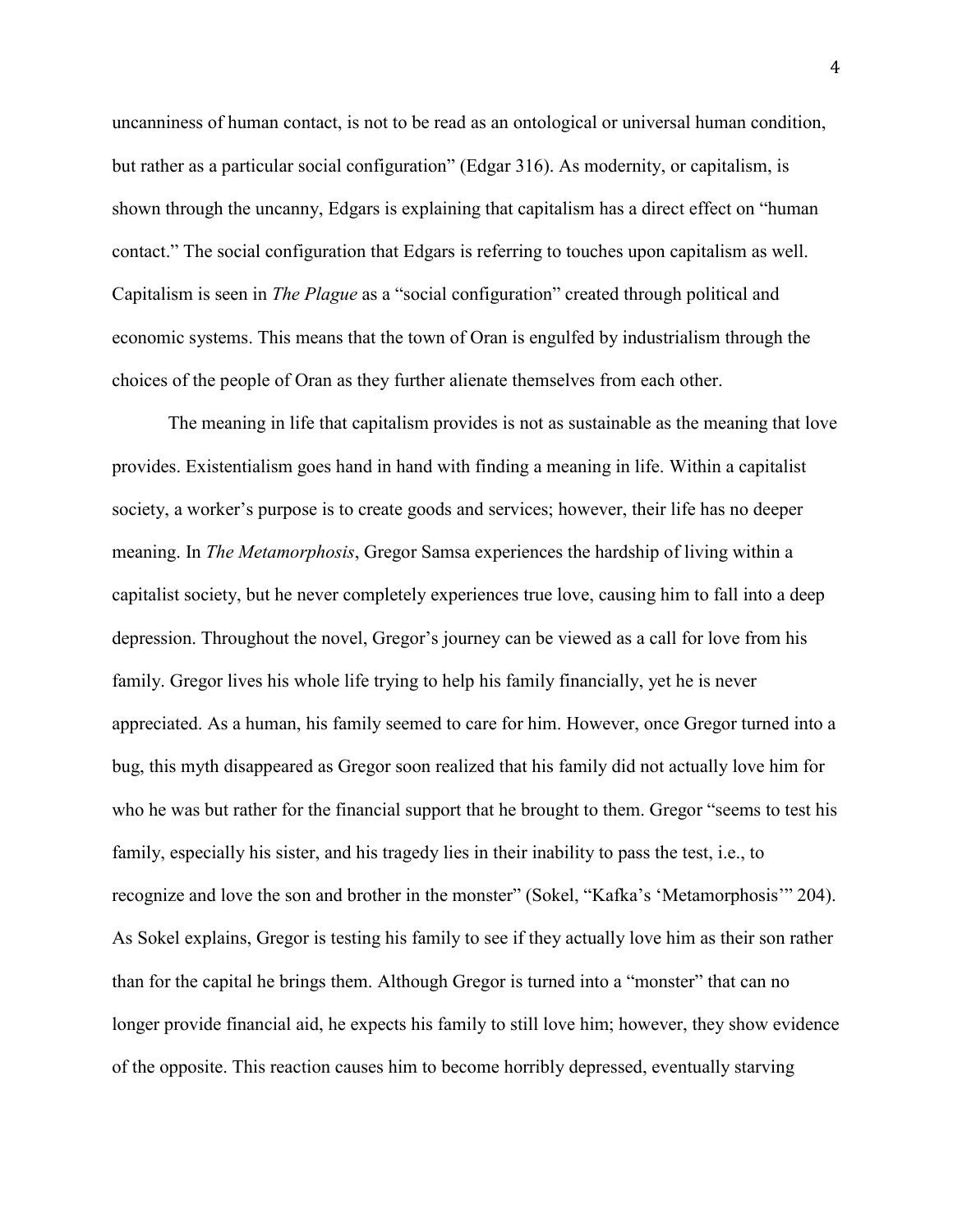himself. However, if his family were to show their love for Gregor, he would not become depressed because a real human connection and a meaning for life was what he was searching for. Once the members of a capitalist society are able to find a type of human connection within their lives, they obtain meaning and depth to their lives.

The community of Oran in *The Plague* shows the existential choice to create a meaningful life. In the midst of the plague, Tarrou begins to recruit volunteers for his newly founded sanitation groups in order to help Doctor Rieux with his efforts. The sanitation leagues "enabled [the] townsfolk to come to grips with the disease and convinced them that, now that plague was among [the town of Oran], it was up to them to do whatever could be done to fight it. Since the plague became in this way some men's duty, it revealed itself as what it really was; that is the concern of all" (Camus 132). This group of people came about because the people of Oran realized that no one could fight the plague alone. The plague was "the concern of all" and the town, therefore, came together to fight it. Citizens involved, especially Tarrou and Rieux, show a tremendous amount of love for others by taking the time to help the sick. Tarrou, Rieux, and the sanitation groups all chose to help others, therefore, choosing to create a deeper meaning of their lives. In the people of Oran's "experience of the uncanny the ill person is at once a stranger to themselves (as their everyday world fails to embrace the traits of illness or, crucially, their own self-deceptions); and they are strangers within the community (hampered, as much as are Camus' characters, by the limitations of everyday)" (Edgar 316). Edgar describes the result of alienation as a connection to the unknown. He calls the people of Oran strangers "to themselves" and "within the community" illustrating the idea that once one is alienated, they are no longer aware of who they are and who the people around them are. With capitalism, a community is lost. As capitalism engulfs Oran so does the fatal plague, "[enabling] people to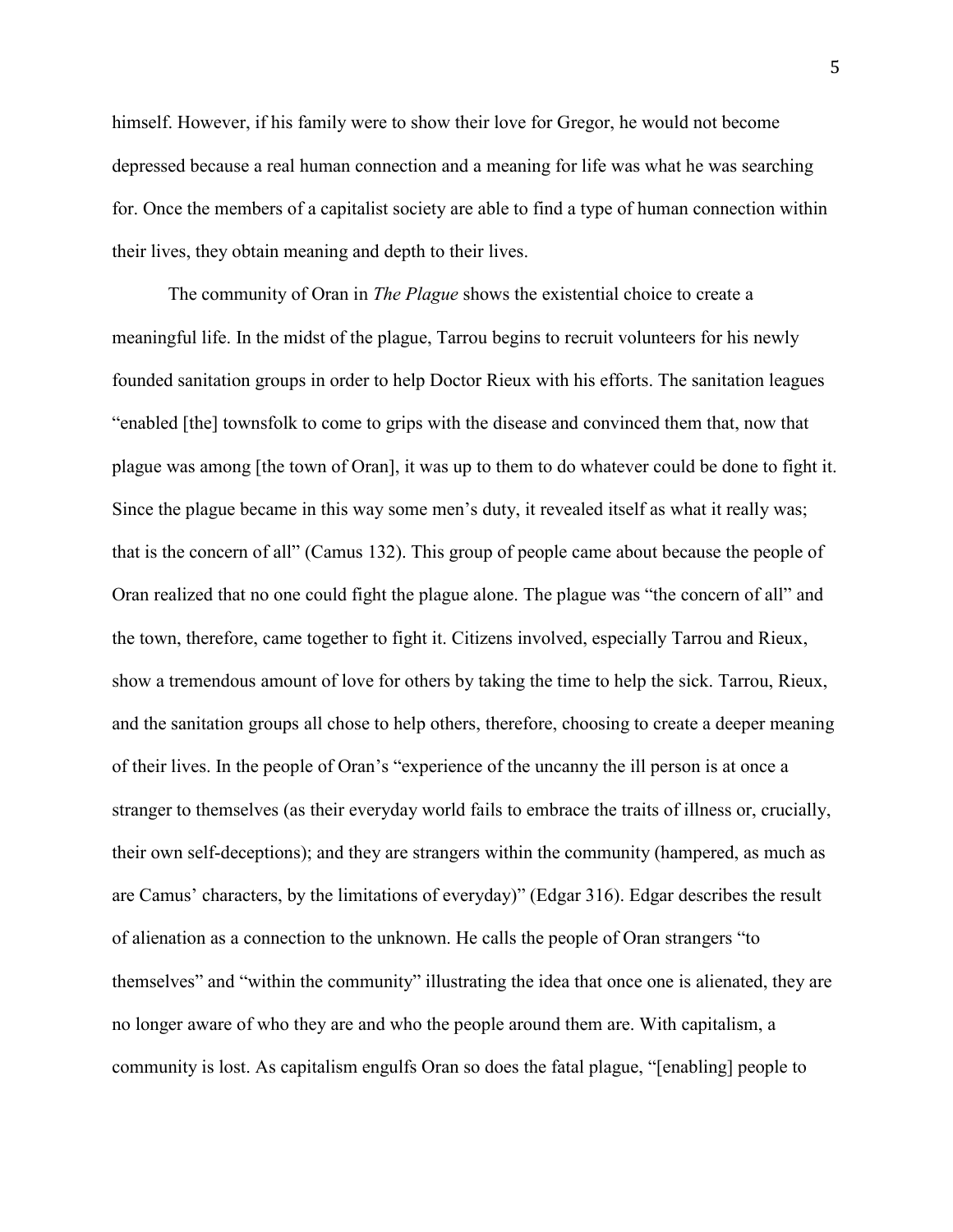understand that their individual suffering is meaningless" ("An Overview" 12). By calling individual suffering meaningless, this critic implies that suffering that is shared within communities provides meaning. The meaning they are referring to touches upon the connection between human beings. They are saying that when people choose to create loving communities in response to anguish, the significance of their lives will become strong and meaningful.

Although alienation seems to be inevitable in a capitalist society, one can be rehabilitated from isolation through human connection such as friendship and love. In Kafka's *The Metamorphosis*, Gregor receives a small slice of love toward the beginning of his life as a bug. Gregor Samsa's family was distraught at the sight of Gregor as an insect. However, soon after his transformation, Gregor's sister showed acts of friendship toward Gregor through her attempts to feed him. First, Gregor's sister brought him a bowl of sweetened milk; however, he could not consume it so she made another attempt. Gregor "was extremely curious as to what she would bring in its place, imagining the wildest possibilities, but he never could have guessed what his sister, in her goodness, actually did bring. She brought him a whole selection of things, all spread out on an old newspaper" (Kafka 21). As his sister continuously tries to bring Gregor food that he will enjoy, she also cleans up his room and attempts to make Gregor feel comfortable. If Gregor's sister did not care about him, she would not have shown so much effort to help him. With the acts of love she shows, she lessens his isolation.

In *The Plague*, Camus uses an experience between the characters Rieux and Tarrou to illustrate that the connection between friends can free one another from the isolation found within a troubled and alienated society. After helping an ill man, Rieux and Tarrou talk about their pasts, sharing stories about themselves. They also explain why they have decided to help the people suffering from the plague. Once they profoundly debate the difference between being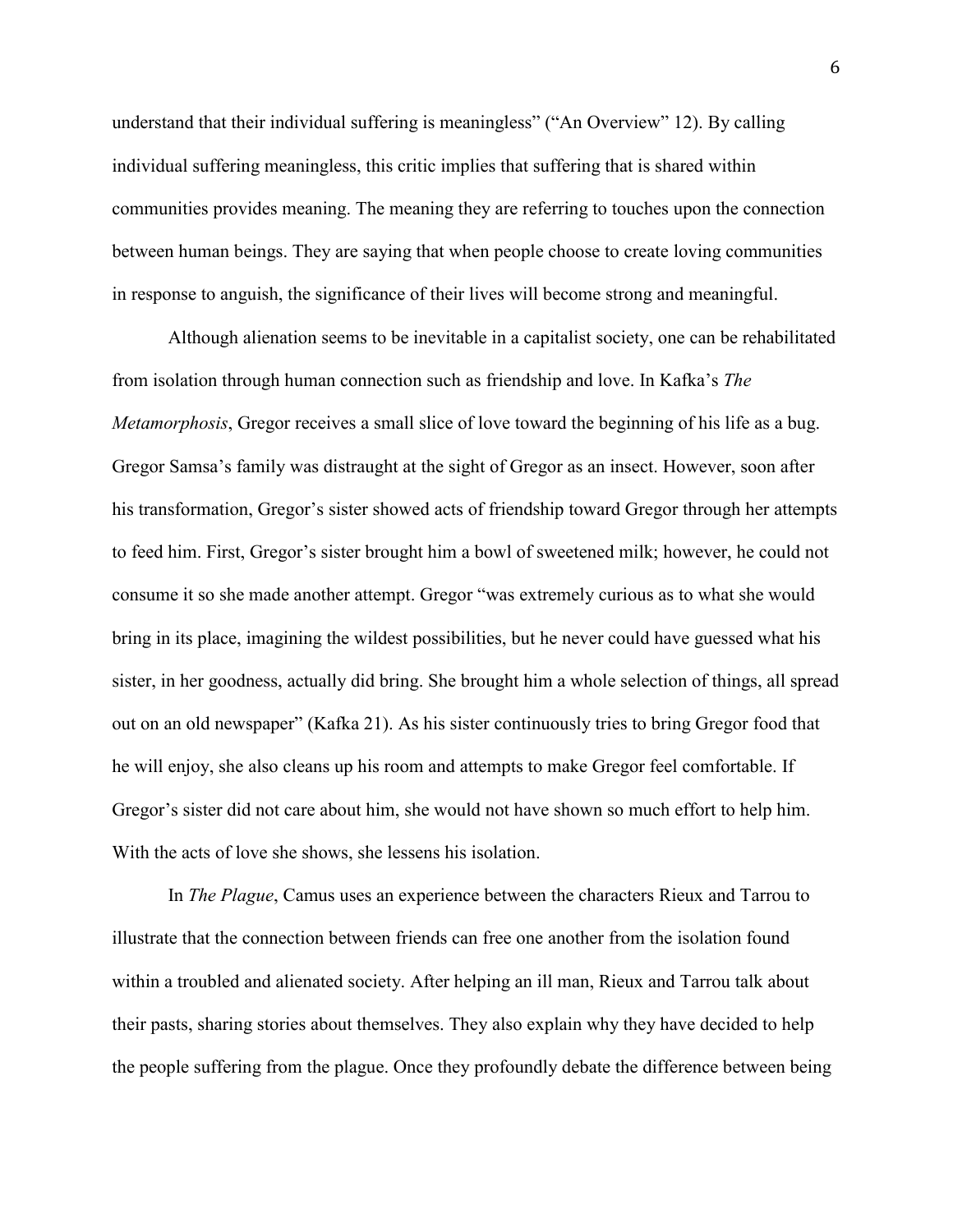a saint and being a man, the two men decide to go for a swim in order to celebrate the friendship that they share. The two characters undress and jump in, "Rieux turned and swam level with his friend, timing his stroke to Tarrou's… For some minutes they swam side by side, with the same zest, in the same rhythm, isolated from the world, at last free of the town and of the plague… except at one point, where unexpectedly they found themselves caught in an ice-cold current. Their energy whipped up by this trap the sea had sprung on them, both struck out more vigorously" (Camus 257). Rieux and Tarrou swam, synchronized, for quite a while. This illustration of harmonization illustrates the beauty found within friendship. The symbolism that this current provides is that sometimes bad things can pull people away from their peaceful lives. With the current being "ice-cold," the bad thing holding Tarrou and Rieux back can be concluded to be the fatal plague that has encumbered the town. Nonetheless, Tarrou and Rieux "both struck out more vigorously" and insisted on escaping the current holding them back. Although they encountered a tough spot in their experience of harmony, they did not let it prevent them from having a good time. Swimming together was an experience to celebrate the friendship that both Rieux and Tarrou had strengthened. Although they are facing some tough times, they know that they can get through it as long as they have their brotherly love.

Capitalism overwhelms societies who seek a thriving economy, and in return the connections between families and communities are slowly lost. Laborers obtain a life purpose that solely consists of being productive through making a profit. As industrialization becomes prominent, a human being misunderstands the meaning of their life. Franz Kafka and Albert Camus display that the only way a disoriented person can find the invigorating meaning in their life is through discovering love and friendship through human connections. Human beings "cannot successfully rationalize the impending and inescapable death sentence forced upon every